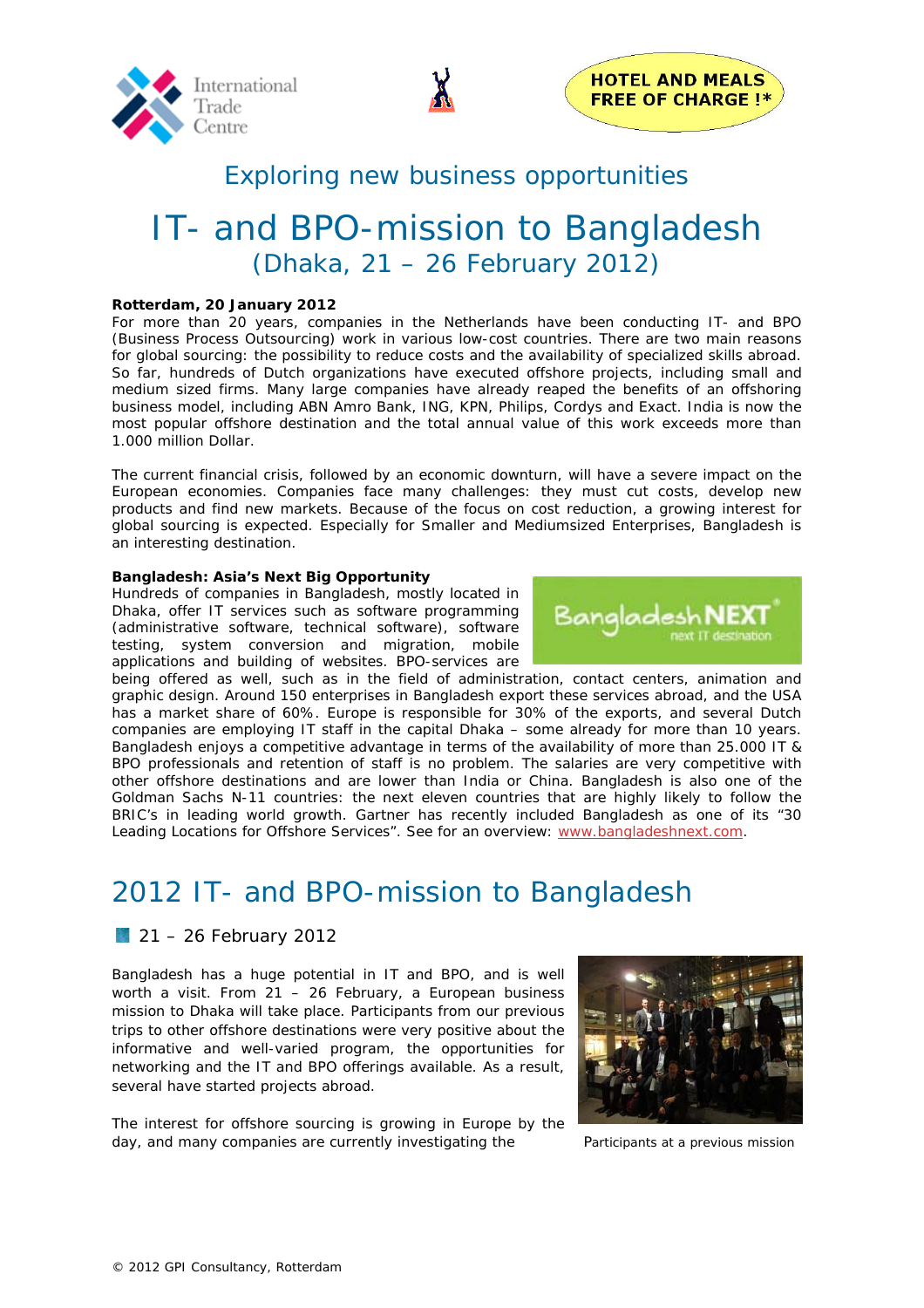advantages of international collaboration. Taking part in a business mission is an excellent way for potential offshore users to acquire information, to network, and to speed up the decisionmaking process. We expect participants from organizations that are investigating offshoring, and from consultants researching new offshore locations. Software companies interested in exploring a new potential export market are also welcome to join the tour. In order to achieve optimal interaction, the number of participants will be limited.

The goal of the mission is to give the participants detailed information about offshoring, and especially about the opportunities in the capital Dhaka. In order to make this business trip effective, pre-arranged matchmaking will take place. Individual visits to service providers in various fields, such as software development, animation, cartoons, computer games, mobile games, graphic design services or call centers are included. The business mission will have an informal character with a visit to the SoftExpo 2012 exhibition, network events (also with European users) and with attention to cultural or tourist elements. An impression of a previous IT- and BPO-mission in 2011 can be found at: www.gpic.nl/BDtour11.pdf

### **Including a visit to the SoftExpo 2012 exposition**

The Bangladesh Association of Software and Information Services, the national trade association representing IT and BPO, organizes its annual exposition SoftExpo 2012 from 22 – 26 February, at Bangabandhu International Conference Centre, Dhaka. One of the major aims of the event is to present Bangladesh's market potentials to local and international players.



BASIS is expecting more than 100 exhibitors from home and abroad to participate at this exposition. The number of projected visitors in BASIS SoftExpo 2012 is expected to be more than 30.000. Apart from showcasing of products and services by the exhibitors, an IT-jobfair and a series of workshops, technical sessions and seminars will be organized during the expo on various issues.

The European delegation will visit this exhibition. Interested companies can also display their services at a booth during the event; we can be contacted for further details. Information about the SoftExpo can be found at: www.softexpo.com.bd



Impression of the BASIS SoftExpo fair





## Business mission to Dhaka in 2012: short overview

#### **Tuesday 21 February**

Departure of European participants to Dhaka (note: departure at an earlier date is possible).

#### **Wednesday 22 February**

Arrival in Dhaka; transport from the airport to the hotel is arranged. The afternoon is free, in order to adapt to the time difference (a company visit or sightseeing can be arranged). The participants will meet for an informal welcome reception and dinner at a local restaurant. With an introduction to Bangladesh and practical information about the mission. Schedules of the pre-arranged meetings will be handed out.



Pre-arranged meetings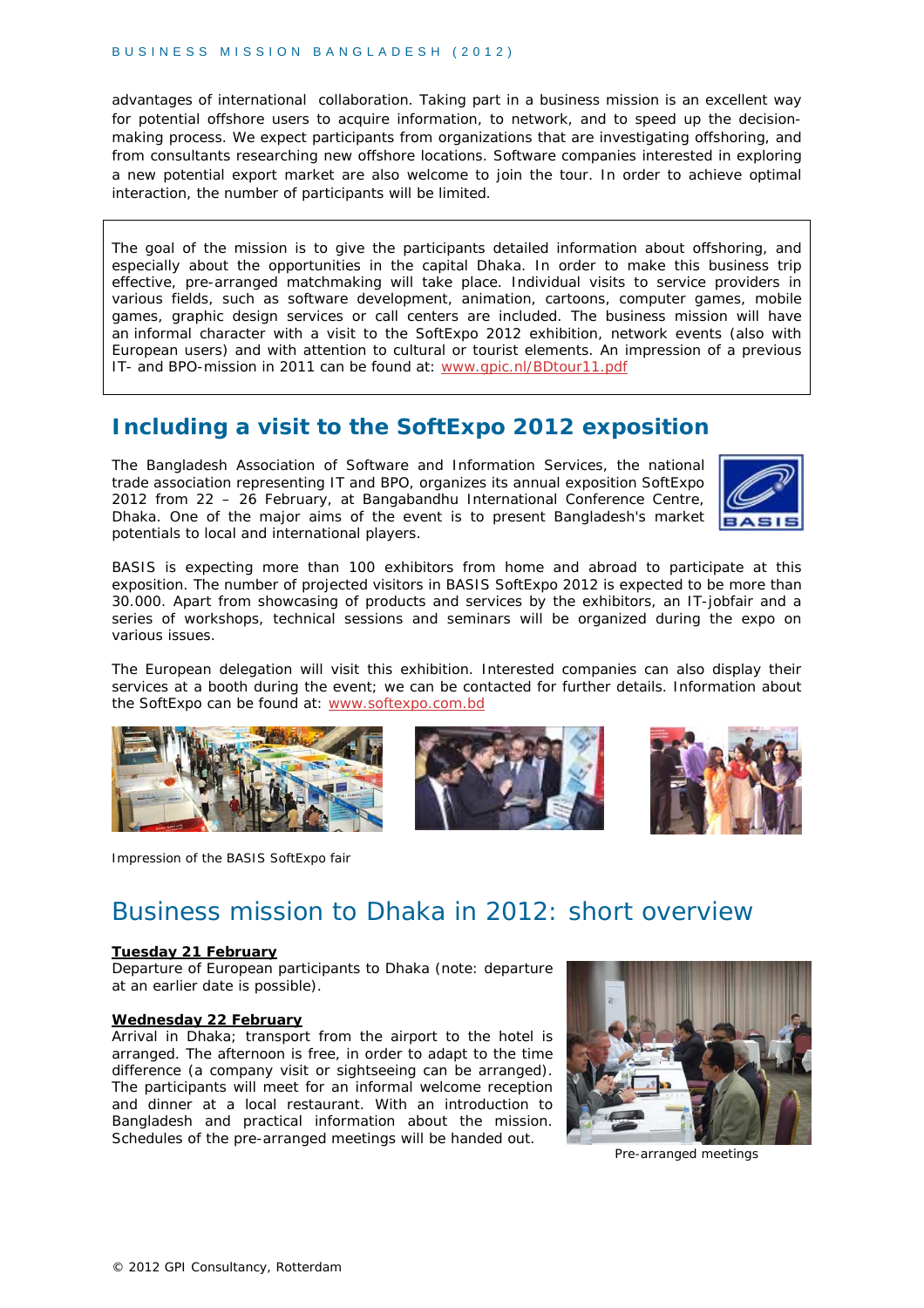#### **Thursday 23 February – Friday 24 February**

Participation at the SoftExpo fair and conference. The tailormade one to one meetings with selected service providers from Bangladesh will also take place at the SoftExpo. In addition, a booklet with your company information will be distributed at this IT-fair. Participants from various European countries will take part in the mission, so there will be also opportunity to network across delegations.

#### **Saturday 25 February – Sunday 26 February**

Company visits and follow-up meetings with local service providers, at their premises (car and driver provided). Presentations can also be arranged at a European Embassy, at the offices of BASIS (Bangladesh Association of Software and Information Services) or DCCI (Dhaka Chamber of Commerce and Industry). A debriefing meeting takes place on Sunday afternoon. Transport to the airport and departure from Dhaka in the evening.

#### **Monday 27 February**

Arrival in Europe (extension of the stay in Dhaka is also possible, at own cost).



Visiting a software company in Dhaka Developers of iPad applications



## Organizer of the 2012 IT & BPO-mission to Bangladesh

#### **International Trade Centre**

The International Trade Centre (ITC), a joint UN-WTO agency engaged in trade-related technical assistance, is conducting a 30-month project to promote and market Bangladesh as the next offshore outsourcing destination. This project is funded by the Dutch government (through CBI) and the UK, Germany, The Netherlands and Denmark are potential markets for the marketing and matchmaking operations: www.intracen.org

#### **In cooperation with the following organizations:**

**BASIS** (Bangladesh Association of Software and Information Services) is the national association for Software & IT Enabled Services companies of Bangladesh. Formed in 1997, the association has been working with a vision of developing a vibrant local software and IT service industry in the country. BASIS started with 17 members in 1997; today the membership stands over 450: www.basis.org.bd

**DCCI** (Dhaka Chamber of Commerce and Industry) is the largest and most active chamber of the country and established in 1958. The basic functions of the DCCI relate to the promotion and development of trade, commerce and industry. It is the voice of SMEs and serves as the first point of business contact for penetration into new markets: www.dhakachamber.com



International

Trade